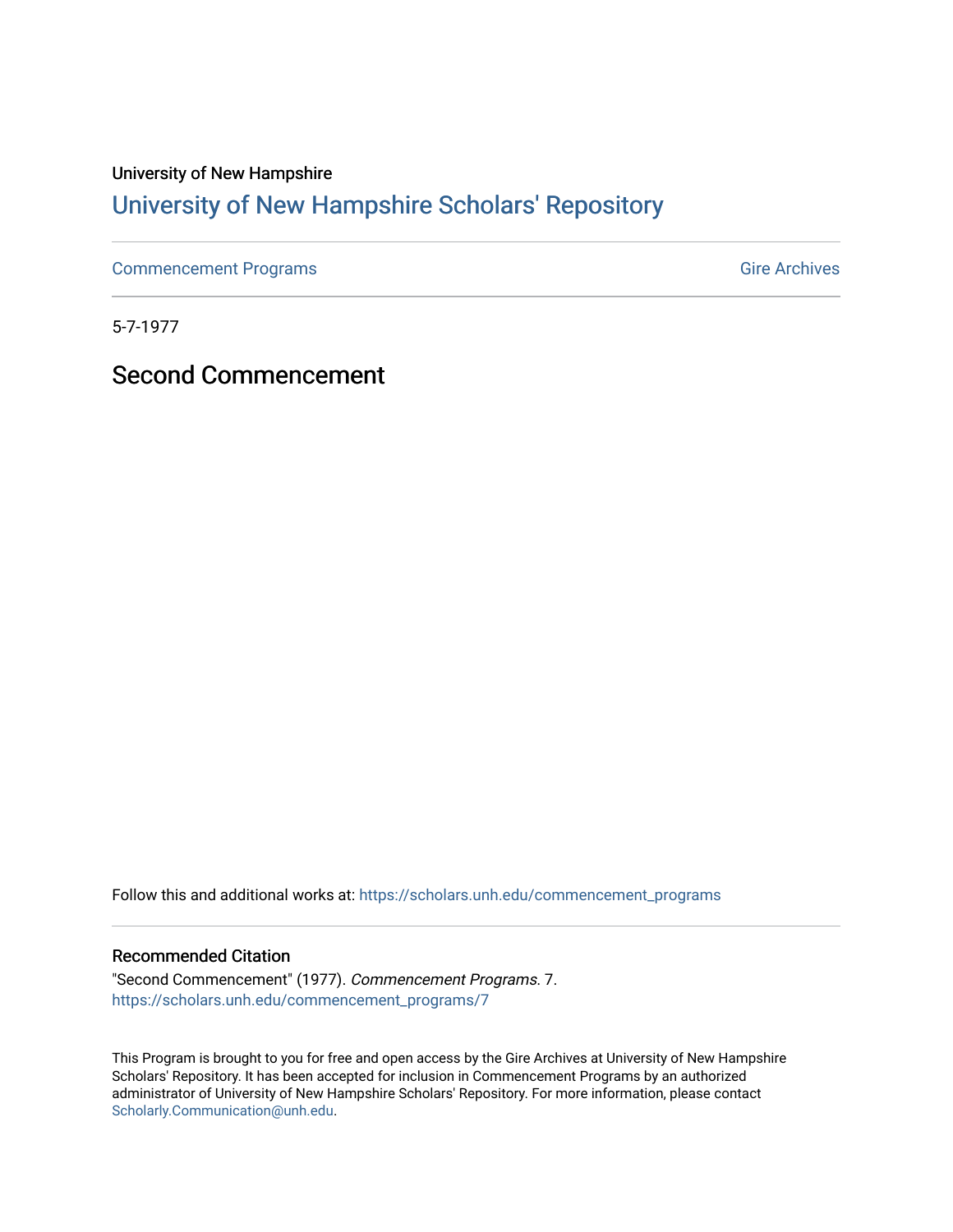

# *Second Commencement*

*7 May 1977* 

*Franklin Pierce Law Center Concord, New Hampshire*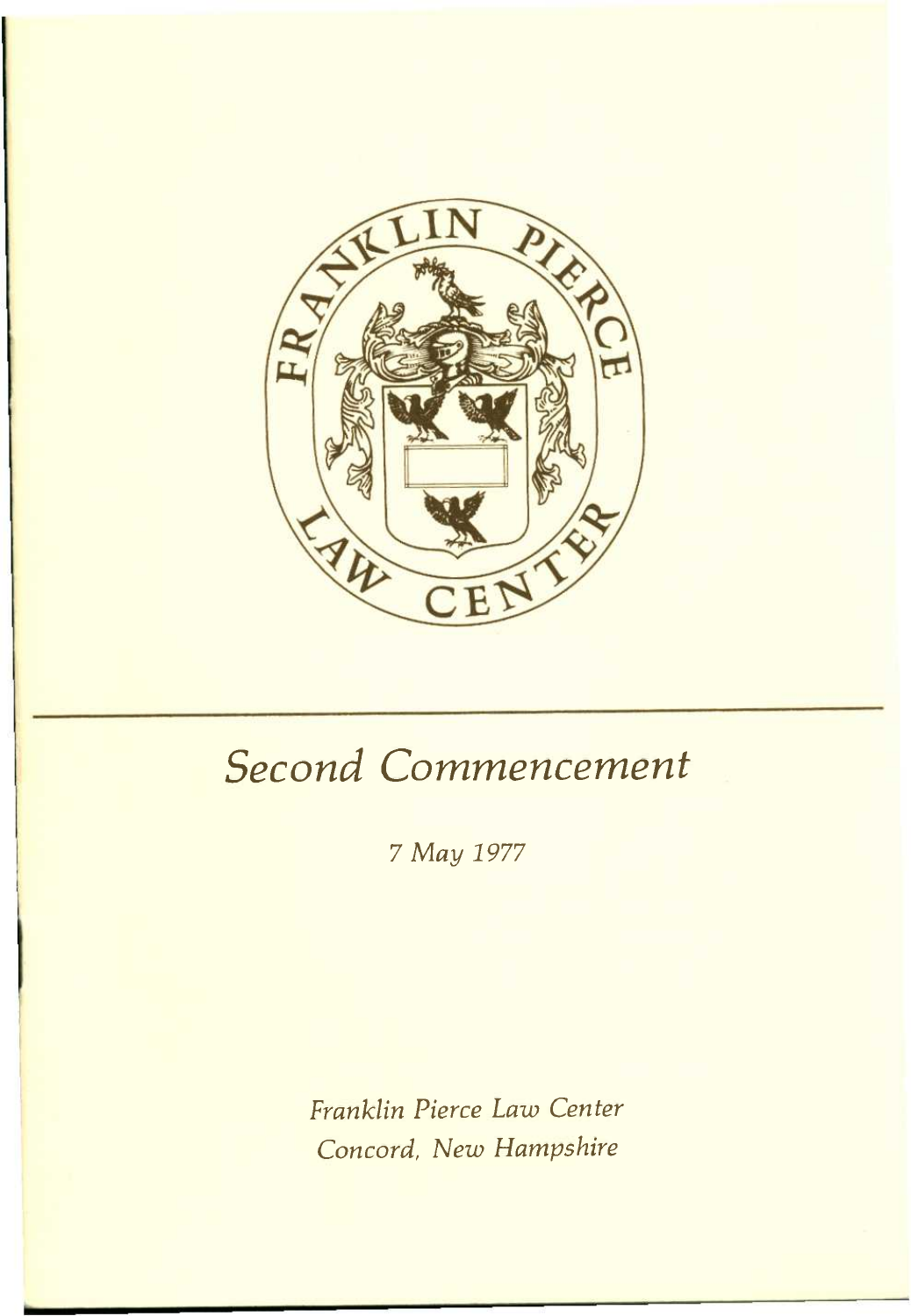## *Order Of Exercises*

#### PRESIDING

Robert H. Rines *President of the Law Center* 

#### PROCESSIONAL

#### WELCOME

#### **GREETINGS**

The Honorable Alf E. Jacobson *President of the Senate, State of New Hampshire* 

> The Honorable Martin L. Gross *Mayor, City of Concord*

John B. Pendleton, Esq. *President, New Hampshire Bar Association* 

> Walter R. Peterson, Jr. *President, Franklin Pierce College*

#### REMARKS President Rines

Robert M. Viles *Dean of the Law Center*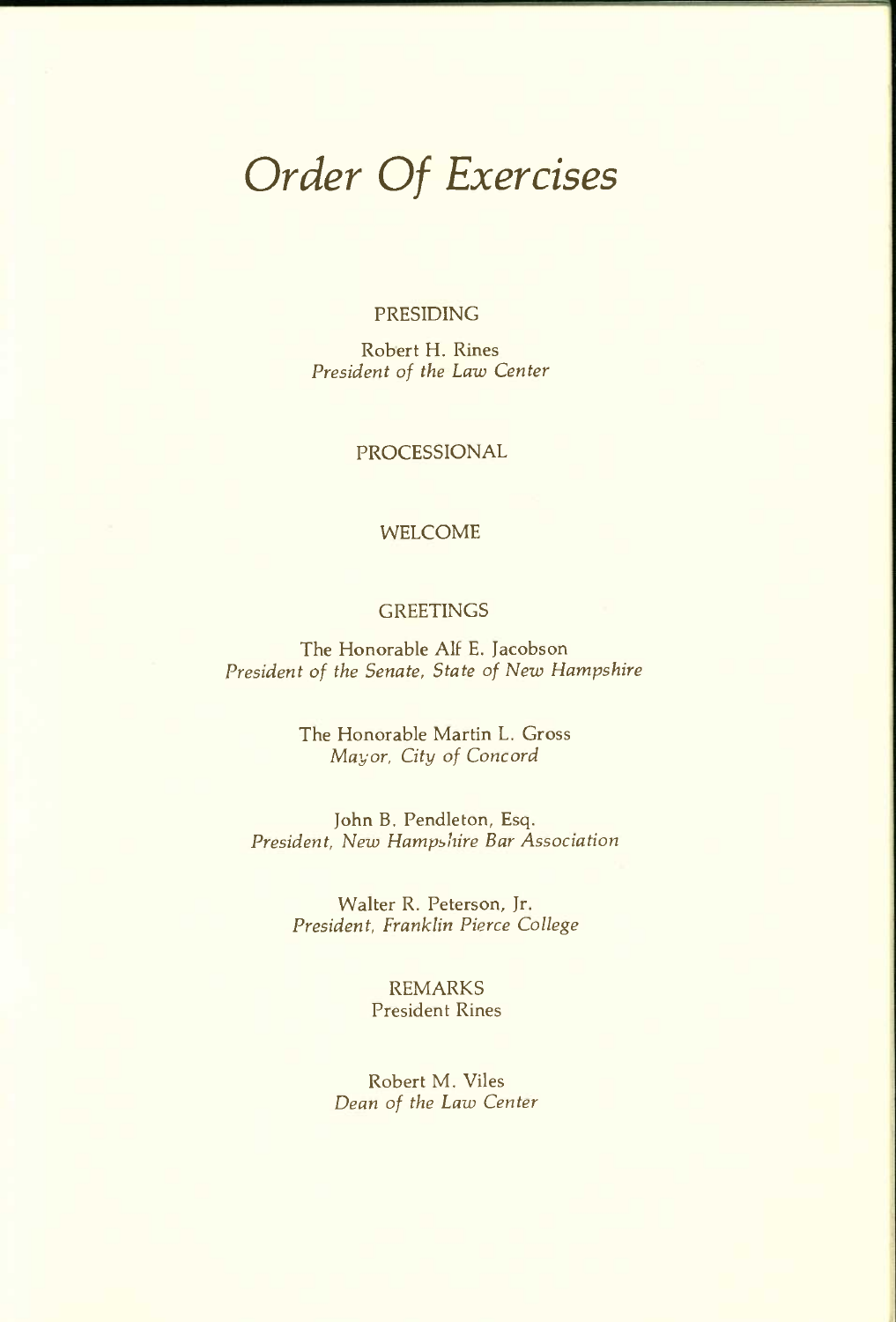*Address* 

The Honorable Frank R. Kenison *Chief Justice, Supreme Court State of New Hampshire* 

#### AWARDING OF JURIS DOCTOR DEGREES

President Rines

Francis J. Sawyer *Chairman of the Board Franklin Pierce Law Center* 

Dean Viles

Blanche Tyson *Registrar* 

#### CONFERRING OF HONORARY DEGREES

#### CONFERRING OF CITATION AND CLOSING REMARKS

NATIONAL ANTHEM

RECESSIONAL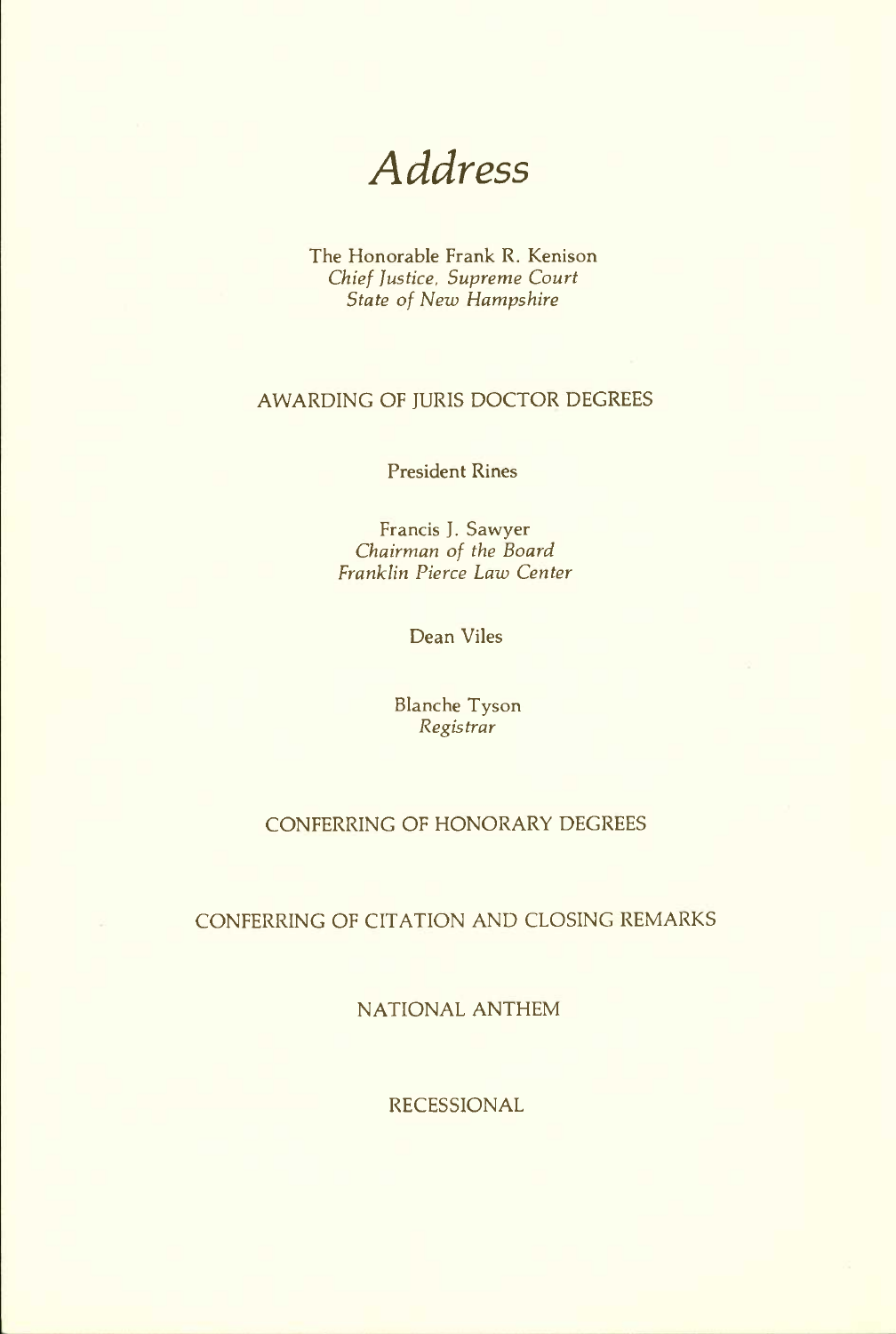## *Candidates for the Juris Doctor Degree*

Lance Steven Adler ^ Yonkers, New York *B.A., Boston College I* 

Dean G. Alexis Carlisle, Pennsylvania *B.A., Washington & Lee University* 

Douglas J. Aller Exeter, New Hampshire *B.S.F.S., Georgetown University* 

Carolyn Whitmore Baldwin Gilmanton, New Hampshire *A.B., Middlebury College M.A., University of Chicago* 

Richard H. Basch New York, New York *B.A., Duke University* 

James David Bell Brockport, New York *B.A., State University of New York at Brockport* 

John Stebbins Bennet Lyme, Connecticut *B.A., American University* 

Peter Philip Blose Port Vue, Pennsylvania *B.A., Westminster College Pennsylvania* 

Lynda MacDonald Brack Manchester, New Hampshire *B.A., University of Massachusetts, Amherst* 

Bruce B. Brunda Staten Island, New York *B. S. E. E., Newark College of Engineering* 

David Charles Butler Huntsville, Alabama *B.A., University of Alabama, Huntsville*  Joseph M. Carbonaro Netcong, New Jersey *B.A., Franklin Pierce College* 

Robert J. Casey, Jr. Gladwyne, Pennsylvania *A.B., St. Joseph's College, Philadelphia* 

Richard J. Chidester Reston, Virginia *B.A., Northern Arizona University* 

Lawrence Francis Coyne Philadelphia, Pennsylvania *B.S., Philadelphia College of Textiles and Science* 

John Joseph Cronin III Bennington, New Hampshire *B.A., Franklin Pierce College* 

Gintaras A. Dambrava Boston, Massachusetts *A.B., Dartmouth College* 

Thomas A. Darby Vermilion, Ohio *B.S., Ohio State University* 

G. Keith deBrucky Aliquippa, Pennsylvania *B.A., Washington and Jefferson College* 

Barbara Boudreau DeHart Plymouth, New Hampshire *B.A., Rhode Island College* 

Daniel Diadul Berlin, New Jersey *B.A., Rutgers University* 

Deborah Kane Dickinson Claremont, New Hampshire *A.B., Smith College* 

Daniel Joseph Dubord Waterville, Maine *B.A., College of the Holy Cross*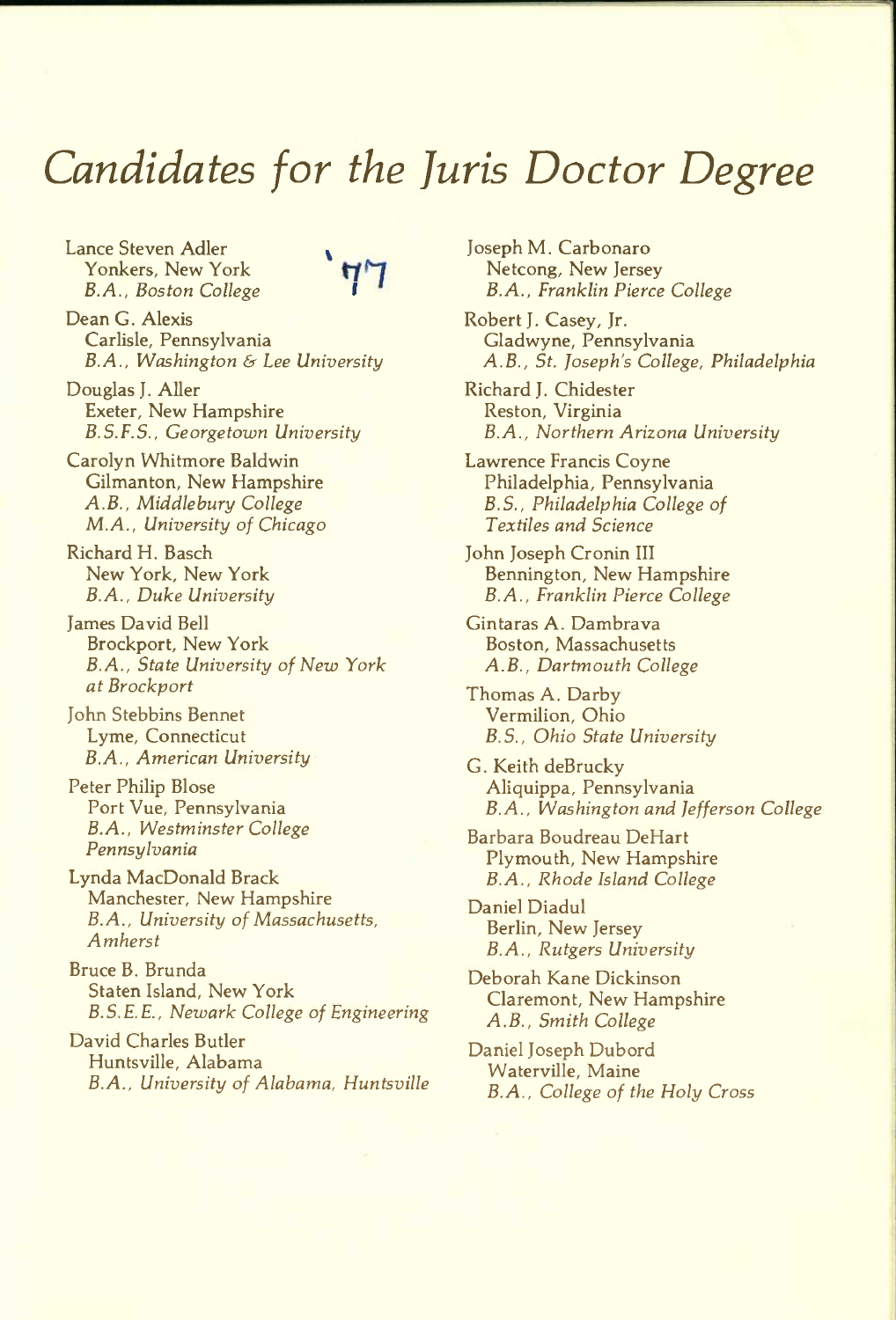Stephen Rodney Fine Ardentown, Delaware *B.A., University of Delaware* 

Paula I. Forney Hizabethtown, Pennsylvania *B.A., Florida State University* 

Michael Brian Forte Cranston, Rhode Island *B.A., University of Rhode Island* 

Theodore Ernest Frerking Ossining, New York *B.B.A., Pace College* 

William Henry Gehlhaus Shrewsbury, New Jersey *B.S., Bucknell University* 

Paul Albert Genovese Contoocook, New Hampshire *B.A., Clark University* 

Gordon James Gianninoto Redding, Connecticut *B.A., University of New Haven* 

Cathy Jean Green Scarsdale, New York *B.A., Trinity College* 

Petra Leslie Hanscomb Cape May, New Jersey *B.S., Radford College* 

Barry John Hobbins Saco, Maine *B.A., University of Maine* 

Kenneth R. Human Arlington, Virginia *B.A., George Washington University* 

Joseph Paul Infranco Commack, New York *B.S., Manhattan College*  Stephen Thomas Jeffco Newcastle, New Hampshire *B.A., University of New Hampshire* 

Samuel Eugene Johnson Hyattsville, Maryland *B. of Architecture, Howard University* 

Michael T. Joyce Erie, Pennsylania *B.A., Pennsylvania State University* 

Thomas Earle Kemp II Concord, New Hampshire *B.A., University of New Hampshire* 

Brian David Kenyon Concord, New Hampshire *B.A., University of New Hampshire* 

David Arthur King Bath, Maine *B.A., Vanderbilt University* 

Robert Scott Kline Lawrenceville, New Jersey *A.B., Lafayette College* 

Donald Carrington Koury Tilton, New Hampshire *A.B., Dartmouth College* 

Theresa Marie Lavelle Philadelphia, Pennsylvania *B.S., Chestnut Hill College* 

John Walter Lawit Jemez Springs, New Mexico *B. U. S., University of New Mexico* 

Jane Rebecca Lawrence Goffstown, New Hampshire *B.A., Bucknell University* 

Ellen Joy Lefkowich Cleveland, Ohio *B.A., Skidmore College*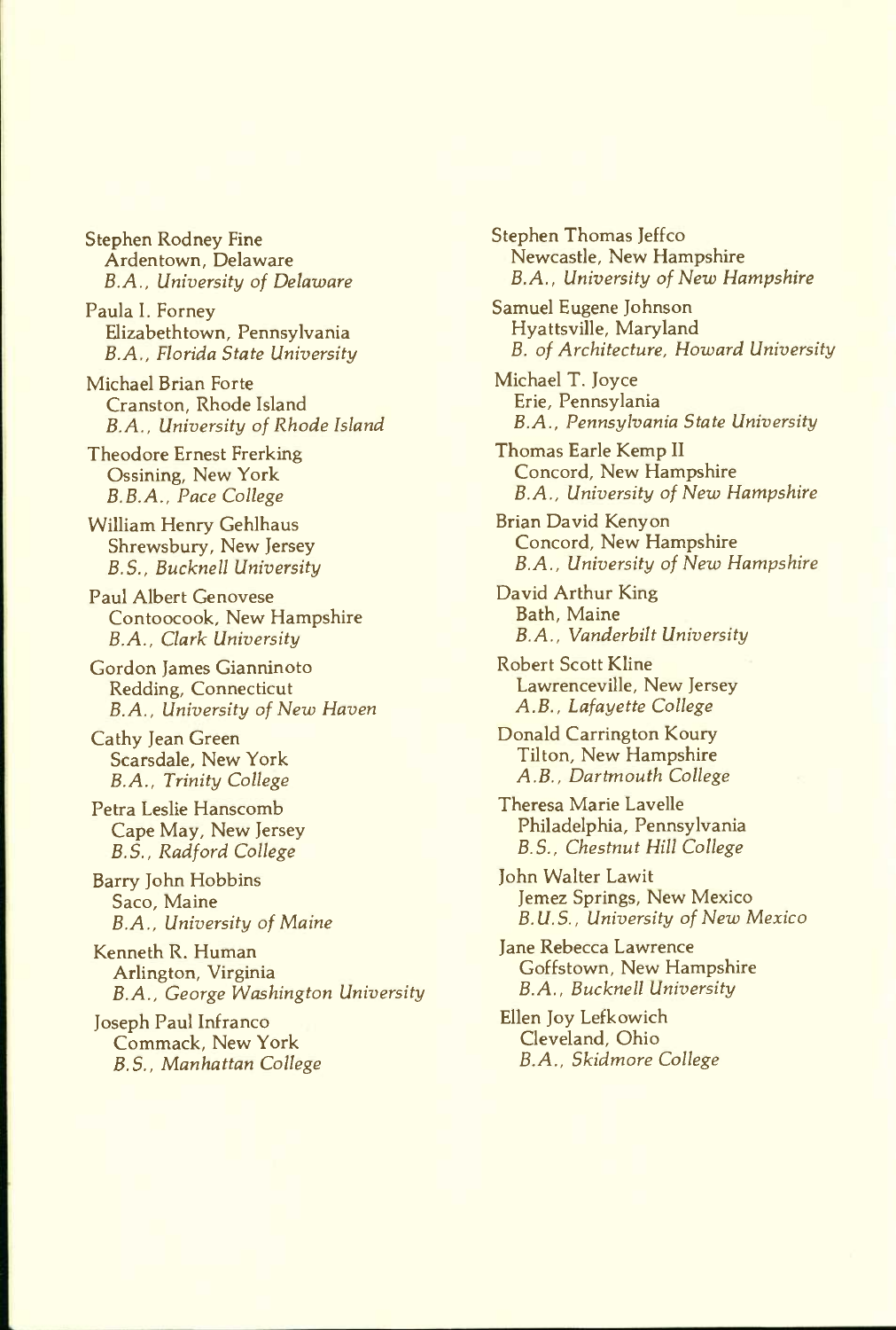John A. Levin Newton, Massachusetts *B.A., New York University* 

Robert James Lloyd Nashua, New Hampshire *B.S., University of New Hampshire* 

Lucy M. Lowden North Woodstock, New Hampshire *B.A., Plymouth State College M.A., Western Illinois University* 

David F. Lyttle River Edge, New Jersey *B.A., Fordham University* 

John D. MacIntosh Portland, Maine *B.A., DePauw University* 

George Richard MacRae Petersham, Massachusetts *B.A., University of New Hampshire* 

Jeffrey Neil Mandel Teaneck, New Jersey *B.S., Fairleigh Dickinson University* 

Vincent Charles Martina Bow, New Hampshire *B.B.A., Lemoyne College* 

Eugene James McDonald Matawan, New Jersey *B.A., St. John's University, New York* 

Andrew Patrick McEvoy, Jr. Contoocook, New Hampshire *B.S.C.E., New England College* 

William Sherman McGraw Henniker, New Hampshire *B.A., New England College* 

Robert Stuart McKenzie Wolfeboro, New Hampshire *B.S., University of New Hampshire* 

Marilyn Billings McNamara Meriden, New Hampshire *B.S., University of New Hampshire*  Fay E. Melendy Portsmouth, New Hampshire *B.A., University of New Hampshire*  John H. Metz Cincinnati, Ohio *B.A., University of Cincinnati*  Nancy D. Metz Fairfield, Maine *A.B., Oberlin College M.A., Harpur College, S.U.N.Y. at Binghamton*  Catherine Marie Miklitsch Lewiston, New York *B.A., Niagara University*  George H. Morrissette Manchester, New Hampshire *B.G.S., University of New Hampshire*  Linda L. Murtha Endicott, New York *B.S., University of Rochester M.S., Boston University*  John Elias Nale Waterville, Maine *B.S., University of Maine, Orono*  Donald Nowve Bronx, New York *B.A., Herbert H. Lehman College*  Donald Lee O'Brien Pembroke, New Hampshire *B.S., University of New Hampshire*  Dennis Charles O'Connell Warner, New Hampshire *B.A., Kenyon College M.A., University of Southern California*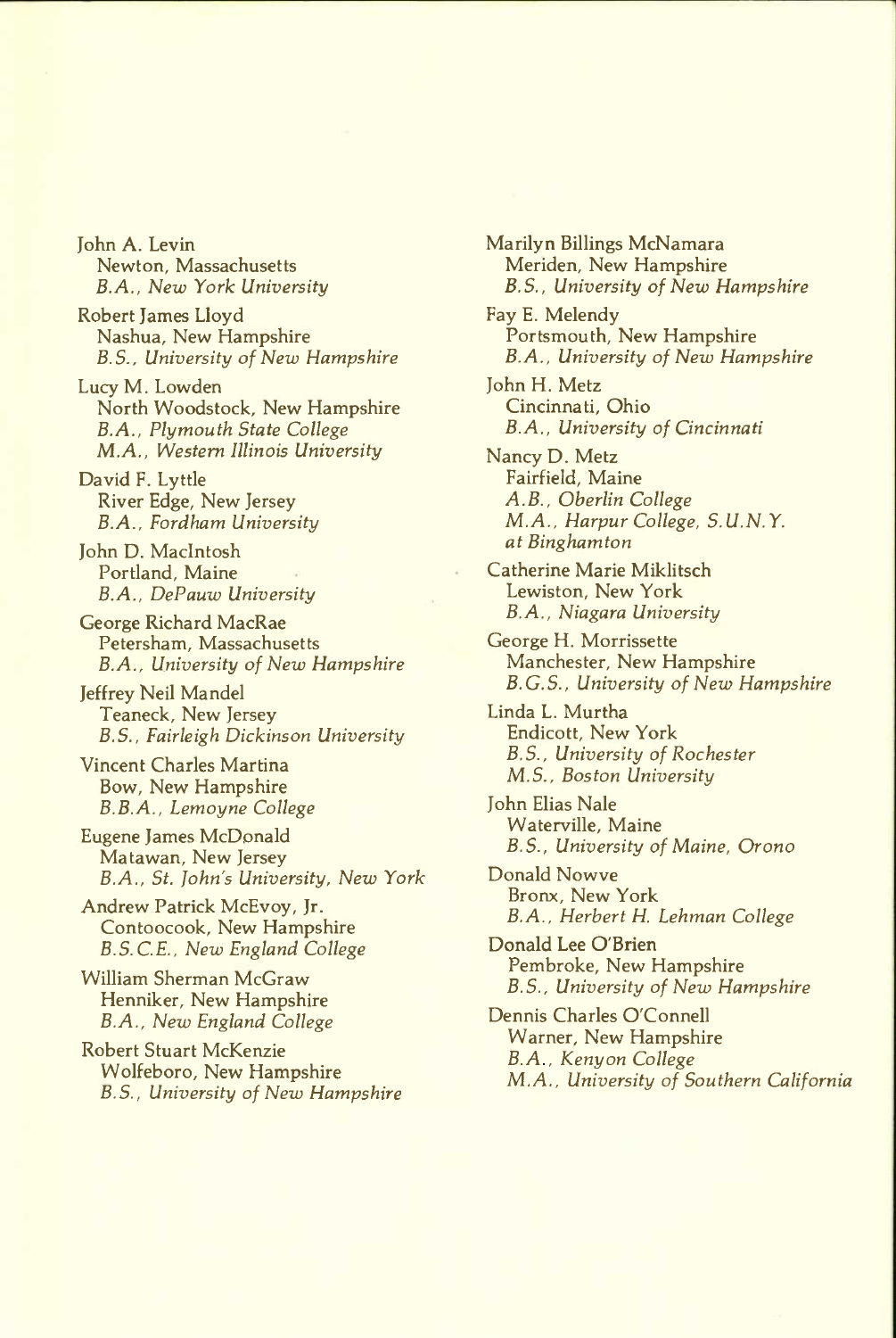Stephen Richard Park Pocatello, Idaho *B.A., University of Oregon* 

William D. Patkus Melbourne Beach, Florida *B.A., Northwestern University* 

Walton Eric Pedersen West Chester, Pennsylvania *B.S., United States Military Academy* 

R. Bruce Pelton Durham, New Hampshire *B.S.. New Hampshire College* 

David Keith Pinsonneault Nashua, New Hampshire *A.B., St. Anselm's College* 

Jose Alberto Quesada Bronx, New York *B.A., Fordham University* 

Stephen Barry Ravin Livingston, New Jersey *B.A., Boston University* 

James Max Reams East Rochester, New Hampshire *B.S., University of New Hampshire* 

Clifford Martin Rees Baltimore, Maryland *B.A., George Washington University* 

Robert Louis Rines Belmont, Massachusetts *B.A., Tulane University* 

Mark Steven Rudd Franklin, New Hampshire *A.B., Colgate University* 

Stephen Howard Rudnick Keyport, New Jersey *B.A., Franklin Pierce College*  Michael Dale Ruedig Evanston, Illinois *B.A., Beloit College* 

Robert Christopher Rueggeberg Oxford, Ohio *B.A., DePauw University M.A., Miami University* 

Branch S. Sanders Rye, New Hampshire *B.A., University of New Hampshire* 

Robert-John H. Sands Jackman, Maine *B.A., University of Maine, Portland-Gorham* 

Robert Martin Schwartz Cliffside Park, New Jersey *B.A., American University* 

Richard Shapiro Brookline, Massachusetts *B.A., Brandeis University* 

John Michael Shortill South Portland, Maine *B.S., University of Maine* 

Robert William Smith Providence, Rhode Island *B.S., Bryant College* 

Thomas Francis Smith Orono, Maine *B.A., University of Maine, Orono* 

Norman Charles Smolek Jackson Heights, New York *B.A., Long Island University* 

Robert David Sokolove Levittown, Pennsylvania *B.A., American University*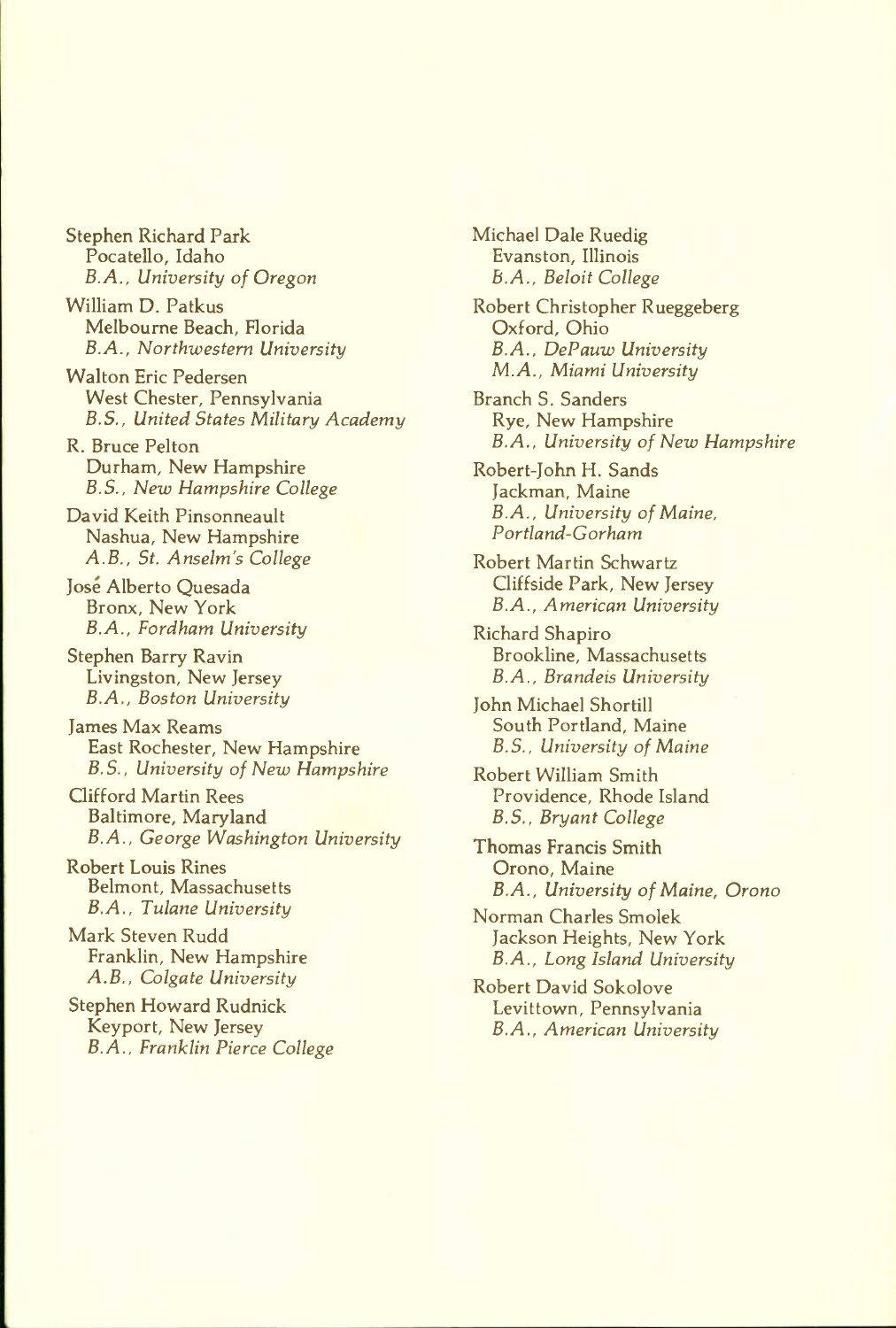Lincoln Thomas Soldati Warner, New Hampshire *B.A., University of Notre Dame* 

Russell M. Sollitto Newtonville, Massachusetts *B.S., Emerson College* 

Lynne Strober Passaic, New Jersey *B.A., Syracuse University* 

Brian E. Swales Acton, Massachusetts *B.A., Boston University* 

John Michael Talbot Waterville, Maine *A.B., Bowdoin College* 

Steven Andrew Taterka New York, New York *A.A., Milwaukee Area Technical Collegt B.A., University of Wisconsin* 

Harral S. Tenney II Newburgh, New York *B.A., Knox College* 

David Paul Van Der Beken Manchester, New Hampshire *B.A., University of New Hampshire M.B.A., Boston University* 

John William Voorhees West Bath, Maine *A.B., Bowdoin College* 

Richard Z. Weiss Harrison, New York *B.A., Syracuse University* 

Harry Joseph Willis Concord, New Hampshire *B.A. Union College M.A., State University of New York, Albany* 

Jeffrey Alan Zall Nashua, New Hampshire *B.A., Brandeis University* 

## *Candidates for Honorary Degrees*

Frank Rowe Kenison

Thomas Meloy

*Citation for Distinguished Service* 

Donald Robert Simpson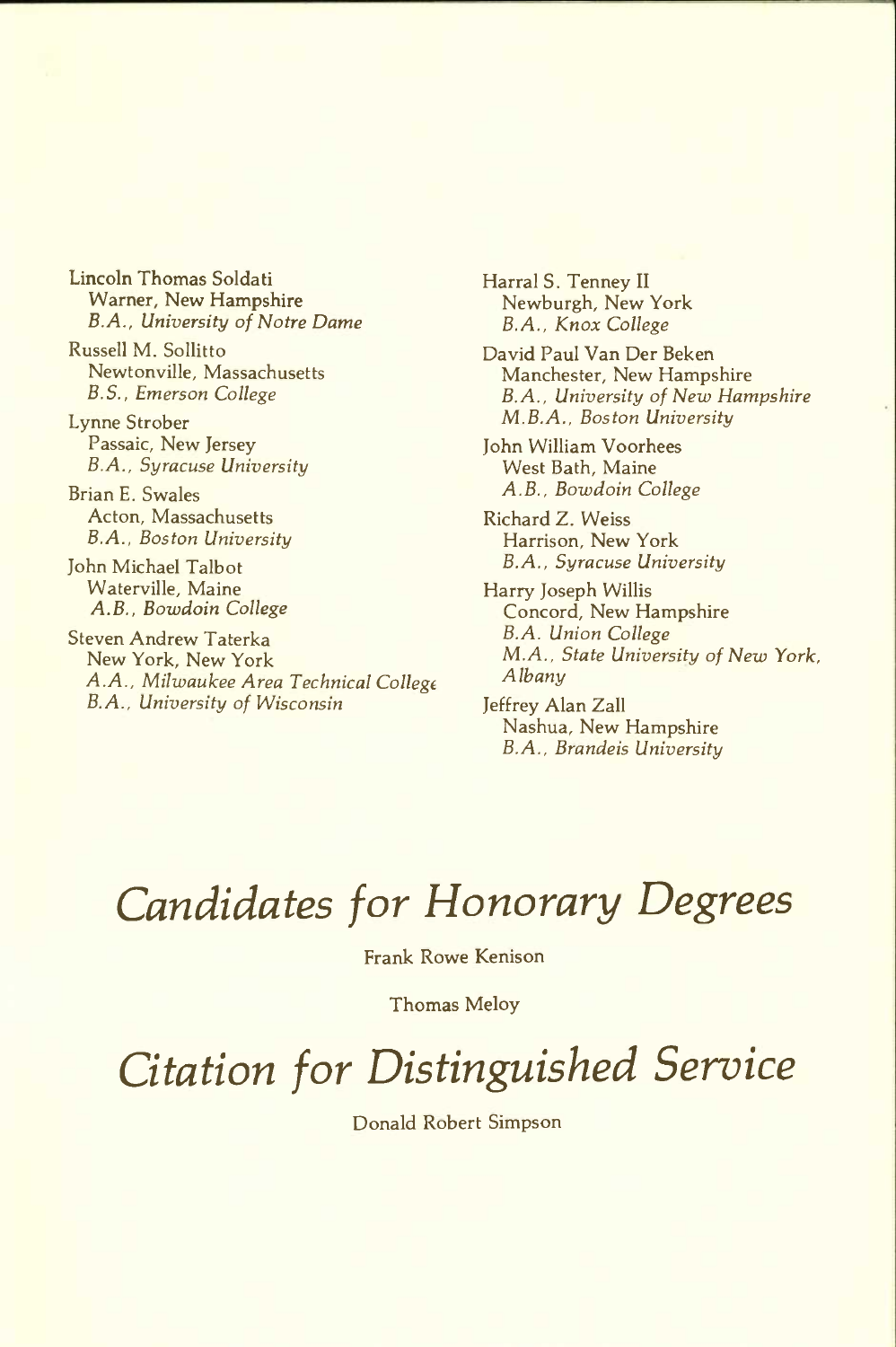## *Commencement Committee*

Howard S. Curtis, Chairman *Secretary of the Law Center* 

> John S. Bennet '77 *Class Representative*

Victoria F. Harding *Commencement Secretary* 

> Joseph F. Vittek, Jr. *Professor of Law*

Jeannie Walden *Financial Administrator* 

## *Marshalls*

F. Dane Buck, Jr., Chief Marshal *Associate Professor of Law* 

> Richard A. Hesse *Professor of Law*

Bill Joyner *Associate Professor of Law* 

Hugh H. Gibbons *Associate Professor of Law* 

### *Music*

University of New Hampshire Brass Ensemble *Director, James West* 

Commencement March Composed by the President of the Law Center *Arrangement by Branch Sanders '77*